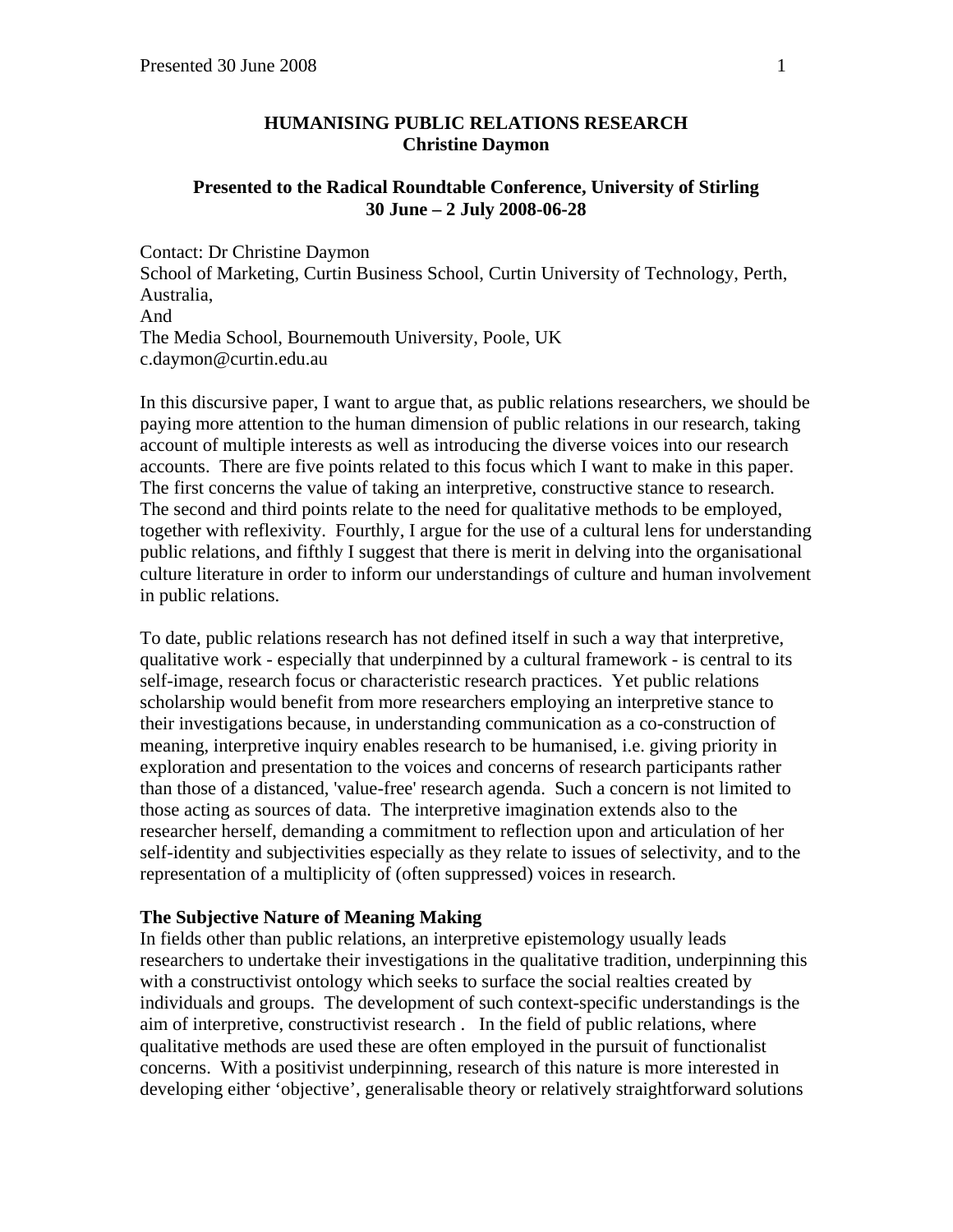to practitioner problems. Interpretive inquiry, on the other hand, seeks to better understand the more intimate, complex, subjective and tacit aspects of human involvement in public relations.

Therefore, despite the recent increase in qualitative studies published in the leading public relations journals, what continues to remain opaque is the subjective nature of the experience of public relations. Even researchers driven by emancipatory concerns continue to overlook the individual, the emotional and the cultural, in favour of mechanistic or less humanistic approaches*.* When human interactions are overlooked, public relations strategies and effects appear to be self-fabricating, inevitable and valuefree. Reports that do not speak to the processes or influences involved in the production and consumption of public relations, obscure the beliefs, values, emotions, motivations, and subsequent struggles or pleasures which suffuse the doing, perceiving and constructing of the meaning-making involved in public relations.

Therefore, my second point is that not only should we as public relations scholars be grounding our research in an interpretive, constructivist framework, but we should also be using qualitative methods because these enable researchers to surface the human subjectivities involved in producing and consuming public relations.

#### **Subjective Nature of Doing Research**

The notion of humanising public relations extends to the process of undertaking research. It is not uncommon for a researcher to write herself out of a research report, on the positivistic assumption that research 'should be' value neutral and untainted by a researcher's personal value or interest preferences. This ignores how the researcher's presence and cultural position inform the social shape and character of the data collected. For example, feminist scholars have shown how the genders of researchers and cultural members affect what is experienced and how that experience is interpreted (Martin 2002, 224). When researchers erase themselves from their research reports, in effect, they enhance their authority as a researcher because their text is presented as representing reality directly and objectively without bias. There are few published discussions which problematise researchers' assumptions, interpretations and subjectivities involved in conducting research into public relations. Yet, in other fields such as anthropology, scholars provide explicit, detailed accounts about their relationships with research participants and sites, thus alerting readers to the effect of the researcher on the data collection and analysis.

For example, Martin (2002, 225) quotes an extract from Kondo's (1990) ethnographic of a family-owned small business in Japan. 'Her openness about herself as a Japanese American female of a certain age and class background enriches the reader's understanding of the cultures she is describing:

 At first, then, as a Japanese-American I made sense to those around me as a non-too-felicitous combination of racial categories. As fieldwork progressed, however, and my linguistic and cultural skills improved, my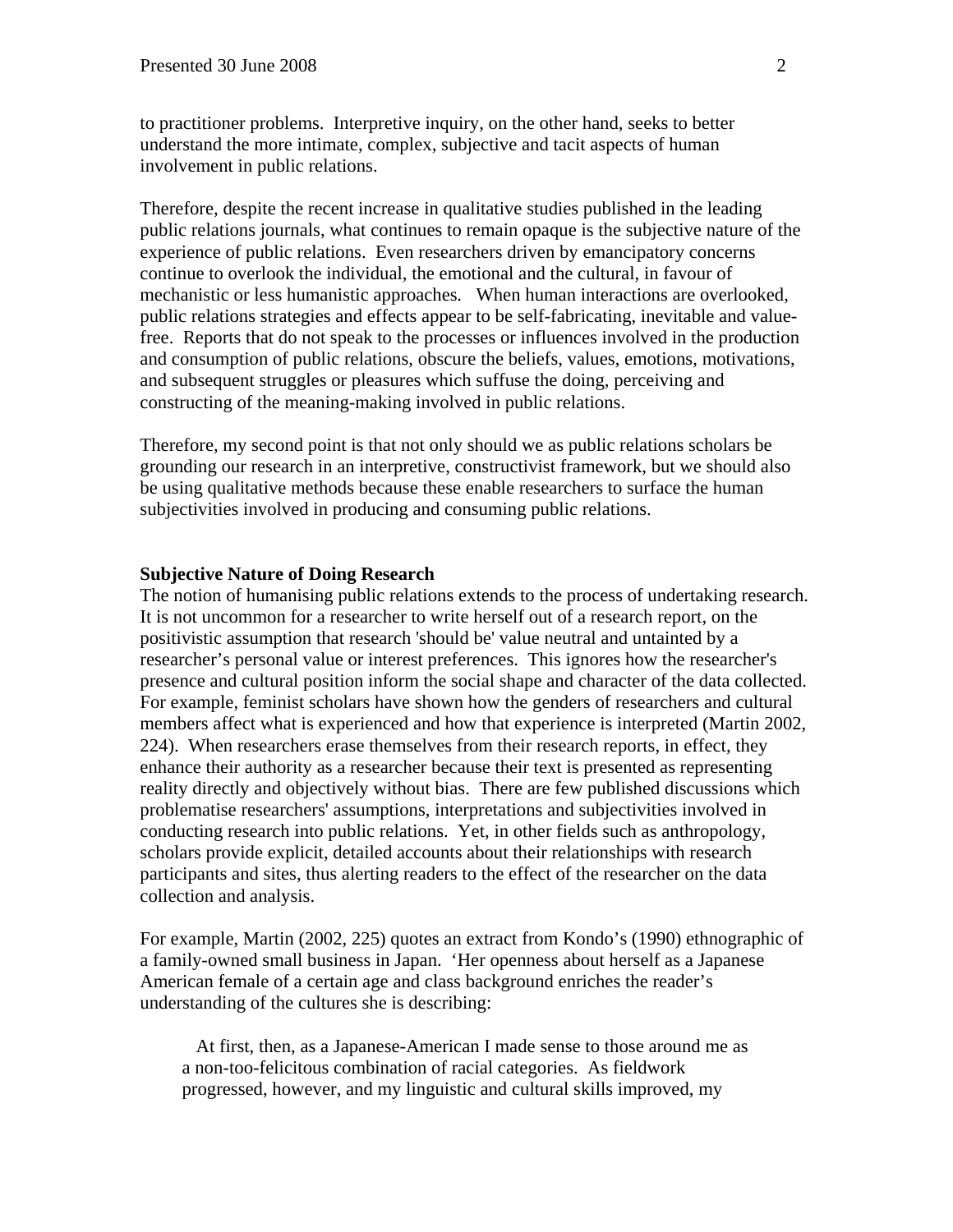informants seemed best able to understand me by placing me in meaningful cultural roles: daughter, guest, young woman, student, prodigal Japanese who had finally seen the light and come home. Most people preferred to treat me as a Japanese – sometimes an incomplete and unconventional Japanese, but a Japanese nonetheless … that I, too, came to participate enthusiastically in this recasting of the self is a testimonial to their success in acting upon me. (pp13-14)'

In making no attempt to hide the potential for bias and subjectivity in relation to doing research, such self-reflexivity reinforces the author's claim to have presented an honest (and therefore authentic) representation of culture.

My third point, therefore, is that research needs to be reflexive and to incorporate this quality into research reports.

# **Culture as a dynamic process of meaning making**

My fourth point relates to the heuristic value of employing a cultural lens for understanding public relations because this allows emotions, beliefs, values, discourses and communicative behaviours to be interrogated in research, aspects that are intrinsic to how public relations as a communicative activity is socially constructed by those involved in producing and consuming public relations. Such an approach enables the researcher to take account of multiple and shifting cultural identities in contemporary society where, for example, new media technologies enable individuals - as creators and negotiators of new meanings - to coalesce into often fluid, fleeting, activist communities. It also enables the researcher to take a processual view on the interweaving of cultural values, behaviours and artefacts with the activities involved in producing and consuming public relations.

While some scholars have drawn attention previously to the value of a cultural approach for understanding public relations, much of this work seeks to employ the notion of culture as a variable characterised by commonalities and stability that affects public relations practices (e.g. Sriramesh's body of research). Research of this nature is often characterised by a functionalist approach, certainly by a pro-managerial orientation which is concerned to manipulate and control both communication and its interpretation in order to achieve organisational effectiveness. Employee commitment to work, customer loyalty, community goodwill, and social cohesion are seen as positive outcomes. Culture, from this perspective, is treated as an unproblematic object of analysis something that is "out there" in a form that anyone could recognize (Martin 2002). Public relations, from this perspective, is concerned with cultural control.

An alternative use of the cultural approach, such as that employed by Curtin and Gaither (2007, Gaither and Curtin 2008), points to the dynamic, constitutive nature of culture and public relations, suggesting that individuals in different cultural contexts may interact with public relations practices in ways that are less capable of manipulation and prediction because *inter alia* they interpret public relations messages differently from that of the message source. Pompper's article (2005) indicates that public relations' publics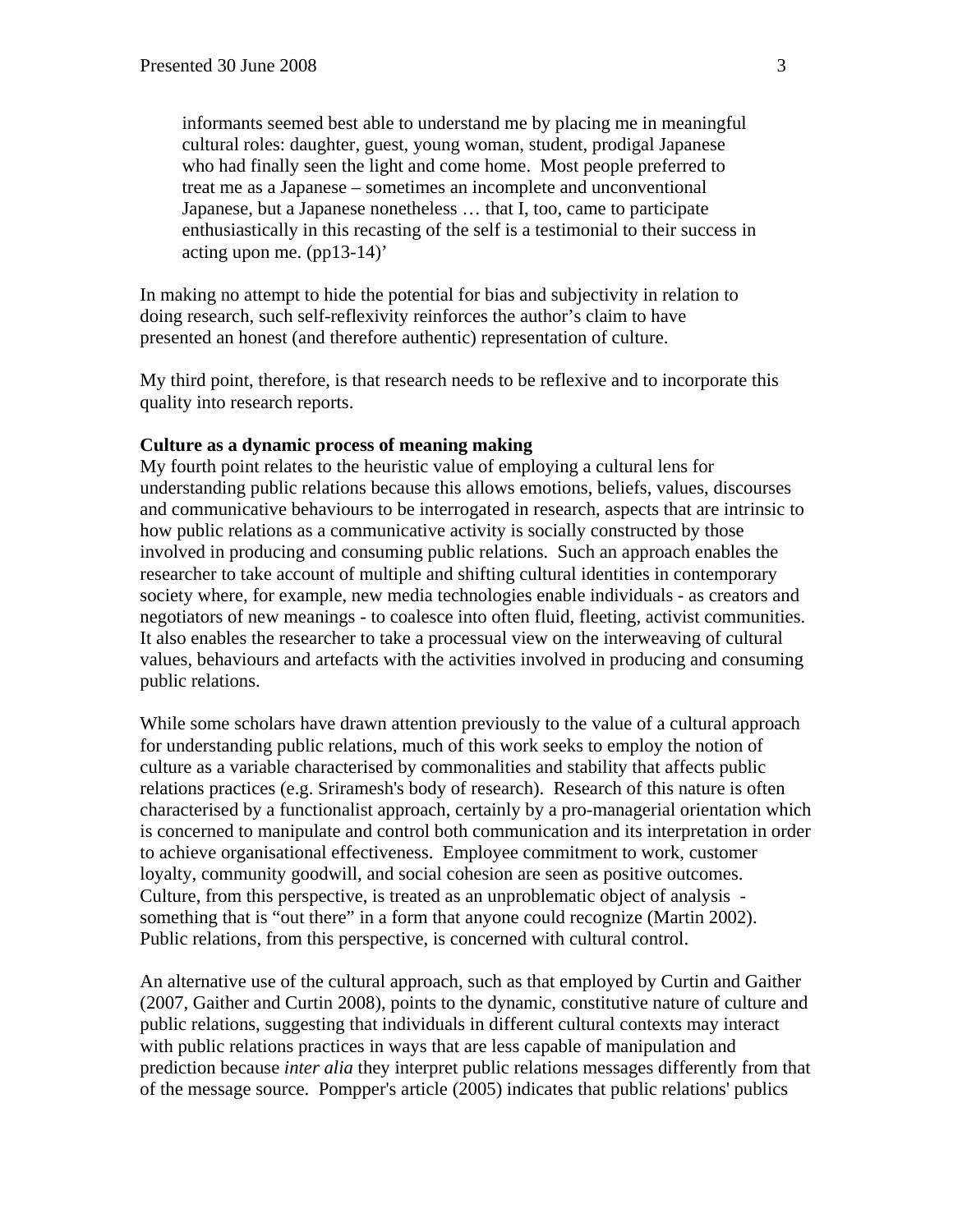have multiple, shifting cultural identities and, if this is so, their reception, rejection or resistance of public relations messages will be situational.

I want to draw attention to the more nuanced cultural perspective that is offered in the field of organisational studies and organisational communication, and to consider what insights might be found there for helping us to understand public relations (e.g. Daymon 2000, 2003; Martin 2002; Parker 2000; Ybema, Daymon, Veenswijk 2005). To date, the public relations literature has been relatively impervious to the literature in this field yet it holds great potential for the exploration of public relations. This is my fifth point.

#### **Organisational culture**

What do we mean by organisational culture and how can this be operationalised in relation to public relations research? Studies in the functionalist vein often refer to 'corporate culture' where culture consists of the shared beliefs, values, artefacts (such as physical spaces and architecture) and behaviours, including the symbolic. Corporate culture is seen to be something monolithic, stable and consistent across an organisation. However, more contemporary researchers, sensitive to the complexities, ambiguities and conflicts in organisations, tend to use the term 'organisational cultures' in the plural on the premise that, at any one time, an organisation comprises not only what is shared, but also (a) differences, expressed in the cultural understandings held by a variety of subcultures or (c) ambiguity and flux, emerging from the meaning making activities of organisational members. In a public relations consultancy, the meanings held by certain account teams about how best to achieve client goals will lead to how they function as a team and the choices they make about the most effective PR techniques to use; these, however, may clash with the attitudes and behaviours of other account teams within the same consultancy, and even with those of senior management. Differences and conflict, therefore, may be an intrinsic aspect of life in such an organisation, yet overlooked in research which follows a pro-managerial orientation. Further, because of new experiences and learning continually taking place, the ongoing process of making sense of them can lead to multiplicities of interpretation, uncertainties, contradictions and inconsistencies within and across subcultural boundaries. In traditional culture research, cultural conflicts and ambiguities are usually overlooked, yet they are intrinsic aspects of the cultures of organisations. When culture is viewed in this way (as consisting of unified, divided and also confused or contradictory subjective interpretations all existing simultaneously) then, rather than being something coherent, capable of being clearly defined, and frozen in time, it becomes instead a precarious cluster of nested, overlapping and interpenetrating meanings.

How does one operationalise this notion of culture in research, and where is the link to public relations? If public relations is understand to be both a manifestation and a source of culture, then it is both influenced by cultural understandings and it also contributes to them.

Its contribution may not be through coherent, controlled messages that, for example, shape public opinion in manageable ways. Instead, cultural understandings may be shaped in a fragmented way because of the way in which audiences may resist, reject,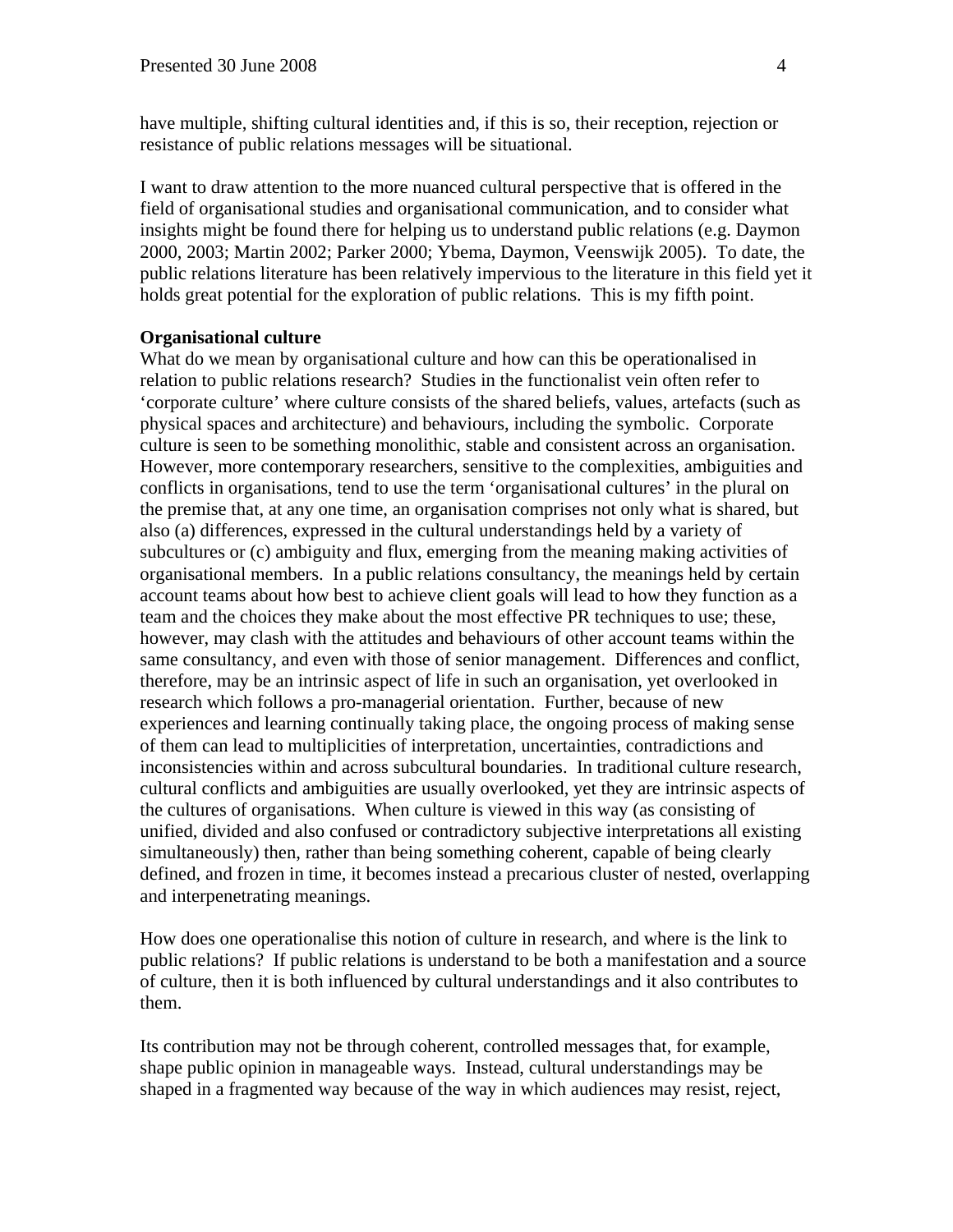ignore or reinterpret those PR messages. This has implications for research because it inspires the rethinking of conventional, dominating ideas, highlighting asymmetrical power relationships and partisan interests. For example, it allows issues to be raised concerning the consequences for those such as minority groups of being the target of cultural control (eg in an extreme case, the responses of Iraqi communities to the political propaganda of Western military forces, or, alternatively, the responses of a suppressed workforce to managerial dictates). Such a cultural perspective draws attention to the key role of stakeholders in co-constructing meaning. The perspectives and concerns of those traditionally seen to be at the receiving end of public relations become of greater importance, notably their role in interacting communicatively within an organisation's sphere, whether that be intra-organisational, or at regional, societal or global levels.

In terms of how culture – in its guise as complex, emergent and indeterminate – may influence the practice of public relations, how practitioners do public relations as well as how audiences interact and interpret the outcomes of public relations activities depends on their sensemaking which is informed by their cultural beliefs and values (organisational, occupational, societal, for example). Public relations practices are manifestations of what is held to be true within an organisation, or within the PR profession within a particular country, and both are influenced by societal culture, although increasingly global influences are interpenetrating each of these.

# **Practical implications for research**

I want to call for more qualitative research from an interpretive standpoint, shifting public relations research from its dominant functionalist, positivist assumptions to incorporate subjectivity and constructivism in order to understand the everyday realities of those involved in public relations: producers, consumers and researchers. Such a stance enables us to take note of the important role of public relations as both constituting and constitutive of societal culture. I argue that public relations researchers need to train both their research gaze and the articulation of their findings upon the following:

1. The experiences of individuals and groups who are involved in constructing and negotiating meaning through the production of public relations processes, i.e. concentrating on public relations practitioners and their experiences (a) in organisations, (b) within the occupation of public relations, (c) in different societal cultures. This means undertaking ethnographic or phenomenological research.

2. The experiences of individuals and groups as stakeholders or publics in the production and negotiation of meaning, i.e. concentrating on individuals as publics, both external to organisations as well as publics within organisations (as employees or temporary workers, for example).

3. Finally, public relations scholars need to introduce reflexivity into their writing about research (Alvesson and Skoldberg 2000, Daymon and Holloway 2002). This involves self-identification as well as discussion of the way in which their own philosophical and cultural perspectives affect selectivity, interpretation and interaction with their research participants, sites and material.